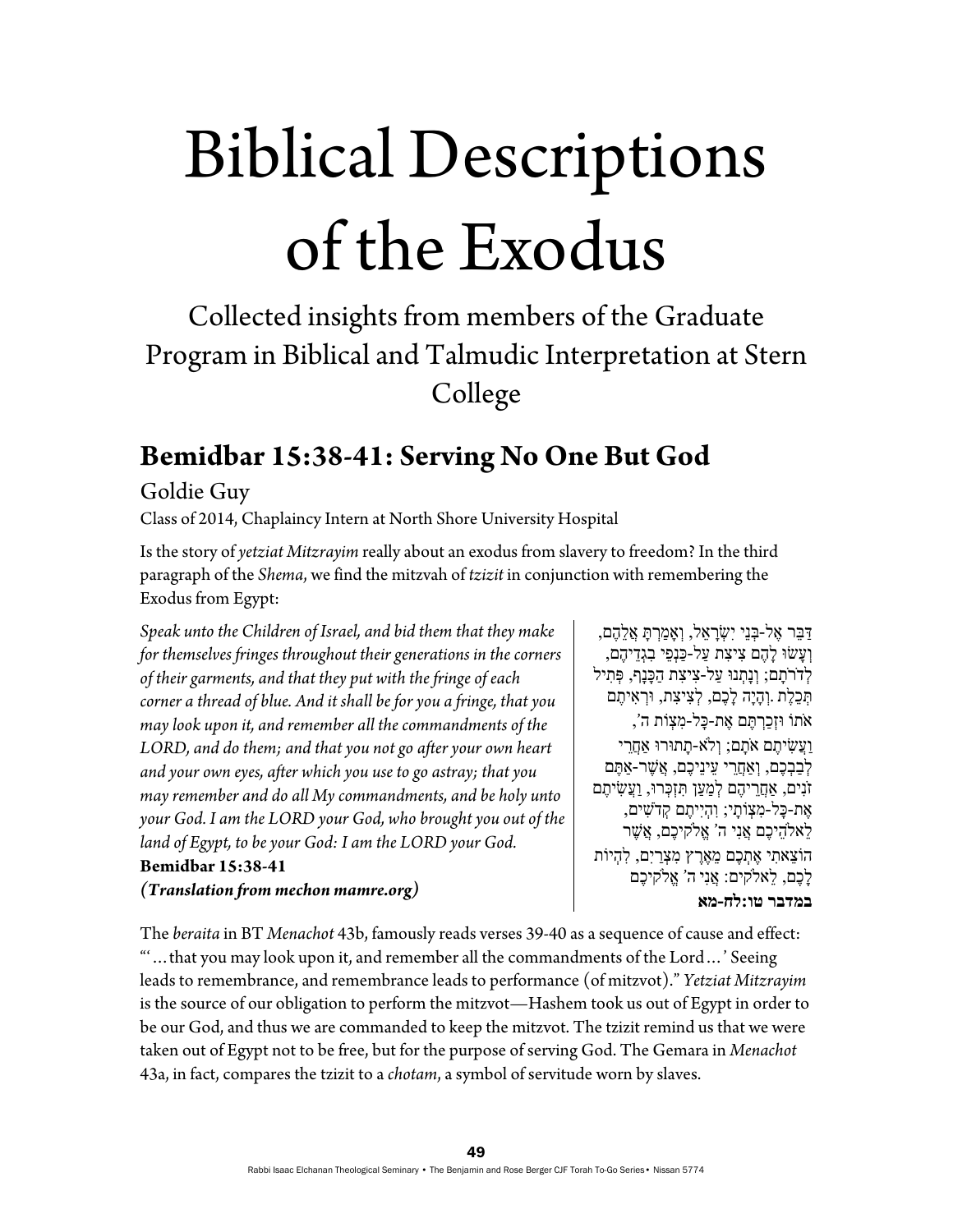Our slavery to God, however, signifies a broader freedom. On the pasuk "For unto Me the children of Israel are servants; they are My servants" (Vaykira 21:55), the Gemara famously comments, "They are My servants—and not servants to servants" (*Baba Metzia* 10a). In declaring ourselves to be subservient to God, we declared our freedom from anything and to anyone else. The Torah does not want us to be enslaved but to God.

In Hasidic thought, Mitzrayim symbolizes a *meitzar*, a narrow, limited perspective, and the Exodus from it, the transition, symbolizes a *merchav*, a broader mindset. The mitzvah to remember the Exodus from Egypt, taken from this psychological perspective, translates into a demand that we cultivate a mentality of freedom. The Gemara in *Masechet Kiddushin* explains that this is the message communicated by the juxtaposition of Matan Torah and the laws of *eved ivri* in the Torah. In explaining why the *eved nirtza* is marked specifically in his ear and specifically by the doorpost, the Gemara picks up on the juxtaposition of the climactic moments at Har Sinai and the *eved nirtza*, and expresses the surprise it engenders:

*The ear which heard My voice on Mount Sinai saying "For unto Me the children of Israel are servants; they are My servants," and not servants of servants—and this individual went and acquired for himself a master?! He will have his ear pierced.*  **Kiddushin 22b** 

אזן ששמעה קולי על הר סיני בשעה שאמרתי כי לי בני ישראל עבדים ולא עבדים לעבדים והלך זה וקנה אדון לעצמו ירצע. **קדושין כב:**

The Gemara wonders, how could a person who experienced *yetziat Mitzrayim*, and heard God say that Bnei Yisrael are not to be slaves, possibly say, "I don't want to go out from servitude"? Rav Shimshon Refael Hirsch (Shemot 21:6, s.v. *Va'avado*) explains that the narrow, skewed perspective of the *eved ivri* causes him to think that the security of life in his master's house is better than the uncertainty of living life as a free man. Rav Hirsch explains that when God commanded Bnei Yisrael to place blood on the *mezuzot* before the plague of the firstborn sons, He was marking Bnei Yisrael as free people, and giving them the responsibility to build homes that would reflect their new God-given freedom. The master therefore pierces his slave's ear against the mezuzah, the same doorpost that God passed over. The doorposts are reminders that when God took us out of Egypt he declared that we would be His slave, and a slave to no other. A slave who chooses servitude over freedom is marked specifically in his ear, which heard but forgot God's message of freedom at Har Sinai.

The Gemara teaches us that while the mezuzah "testifies" to God's taking us out of Egypt, it also testifies to our essential freedom as individuals. "They are My servants"—our status as God's chosen nation is a calling to embrace freedom from all other servitude. Perhaps the *eved ivri* fears his freedom after having become habituated to his master's house. He may think that he is actually incapable of making the transition from life in his master`s home to maintaining a home of his own. Seeing the mezuzah, the *eved ivri* recalls the transition from slavery to freedom that we made as a nation. He then remembers that he too has made the leap from a familiar reality of servitude to an unknown reality of independence, and that he can do it again.

At times in our lives we take on the mentality of the *eved ivri*. We get stuck in old patterns of behavior or thought and we think change is improbable, or impossible. We get comfortable in the way we are and we fear change, becoming like the *eved ivri* who sees his servitude as ideal. So the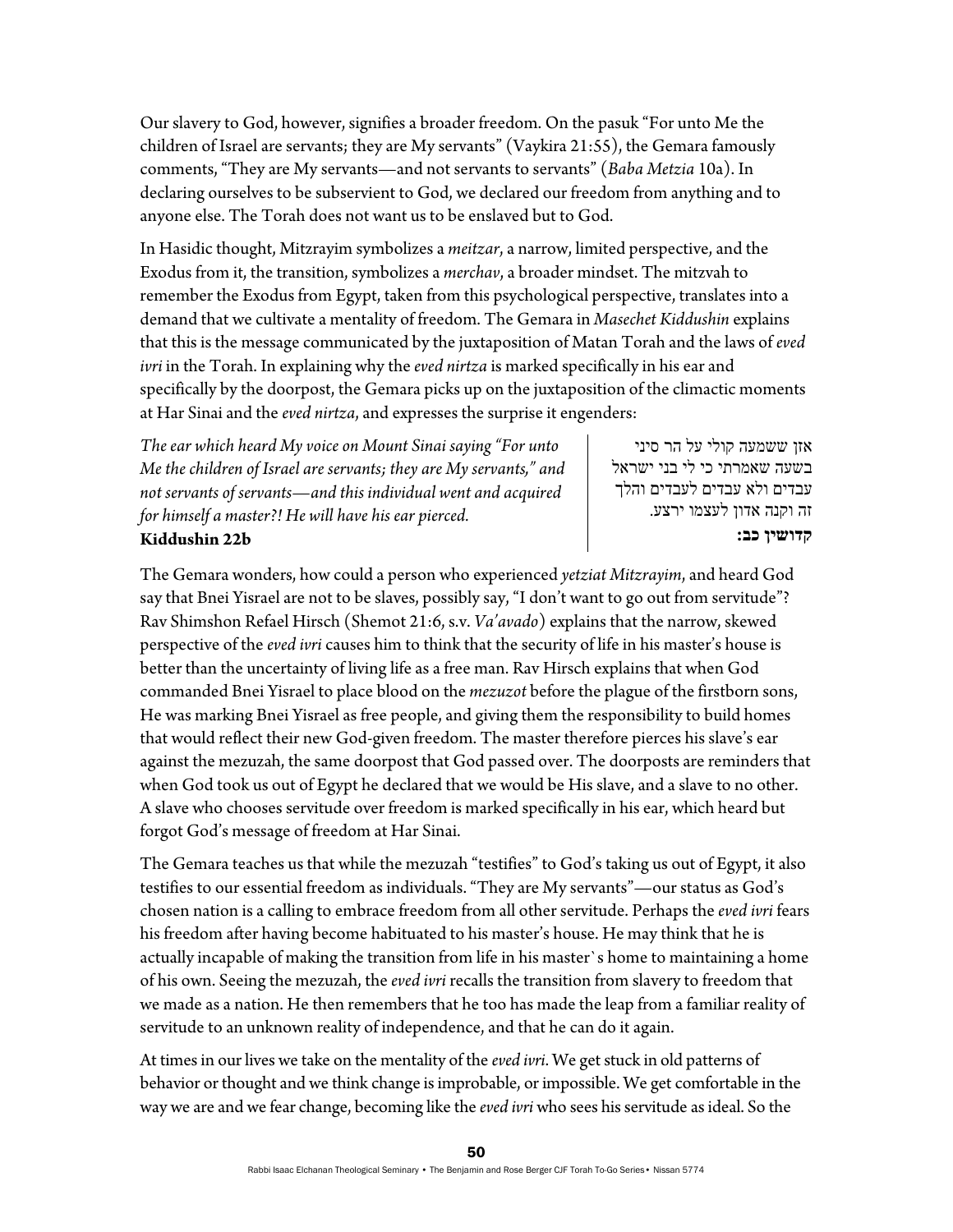Torah gives us reminders that even though the transition might be risky and frightening, we have been through it in the past, and we can do it again. Seeing the mezuzah, we remember that we have experienced the exodus from slavery to freedom. Tzizit reminds us that we are servants to God, to the exclusion of everything else. The mitzvah to remember *yetziat Mitzrayim*, on this level, is thus an exhortation to live an intentional life. We must remember that we all have the ability to shape our own perspective. Every moment we remember that, we are not slaves to our actions, but retain the freedom to choose how we think, feel, and act. With this awareness we have the ability to achieve an exodus in our everyday lives, from living in service of our old narratives and habits, to the freedom of choosing to serve God alone. On Pesach, the time of our liberation, may we all take the opportunity to recognize our ability to make the journey from slavery to freedom.

## **Yirmiyahu 23:7-8: A Meaningless History?**

#### Gabrielle Hiller

Class of 2015

The Exodus from Egypt is such a focal point of our religious experience that not only do we celebrate a holiday dedicated to bringing it to life, but we are also commanded to remember this unrivaled demonstration of God's strength and presence in our lives every day and night. The derivation of this commandment, discussed in *Berachot* 12b, is quoted by the Haggadah toward the beginning of the Maggid section. In it, Ben Zoma expounds the source for *zechirat yetziat Mitzrayim*, remembering the Exodus from Egypt, from the verse (Devarim 16:3) "*kol yemei chayecha*, all the days of your life." "*Yemei chayecha*" teaches us to remember the Exodus during the day, and the superfluous "*kol*" extends the obligation to the night. The Sages, however, understand this verse differently: "*yemei chayecha*" obligates us in the commandment of *zechirah* (mentioning the Exodus) in *olam ha-zeh* (in this world), while the extra "*kol*" includes *olam haba* (the World to Come). The Haggadah ends the discussion at this point. In reality, though, the discussion in the Gemara continues. Ben Zoma challenges the Sages from a verse in Yirmiyahu:

*Assuredly, a time is coming—declares the LORD—when it shall no more be said, "As the LORD lives, who brought the Israelites out of the land of Egypt," but rather, "As the LORD lives, who brought out and led the offspring of the House of Israel from the northland and from all the lands in which I have banished them…"*  **Yirmiyahu 23:7-81**

הנה ימים באים נאם ה' ולא יאמרו עוד חי ה' אשר העלה את בני ישראל מארץ מצרים, כי אם חי ה' אשר העלה ואשר הביא את זרע בית ישראל מארץ צפונה ומכל הארצות אשר הדחתים שם... **ירמיהו כג:ז-ח**

This verse, Ben Zoma points out, strongly indicates that the Exodus from Egypt will not be relevant in the days of Mashiach, thus contradicting the Sages' explanation of "*kol*." The Sages, however, respond that *yetziat Mitzrayim* will only be *tafel*, secondary, to the ultimate redemption, but will never be wholly forgotten. Ben Zoma's understanding of the verse from Yirmiyahu is understandable, being that this is the simple reading of the verse. What, then, is motivating the Sages to disagree with Ben Zoma?

<sup>&</sup>lt;sup>1</sup> JPS 2000 translation.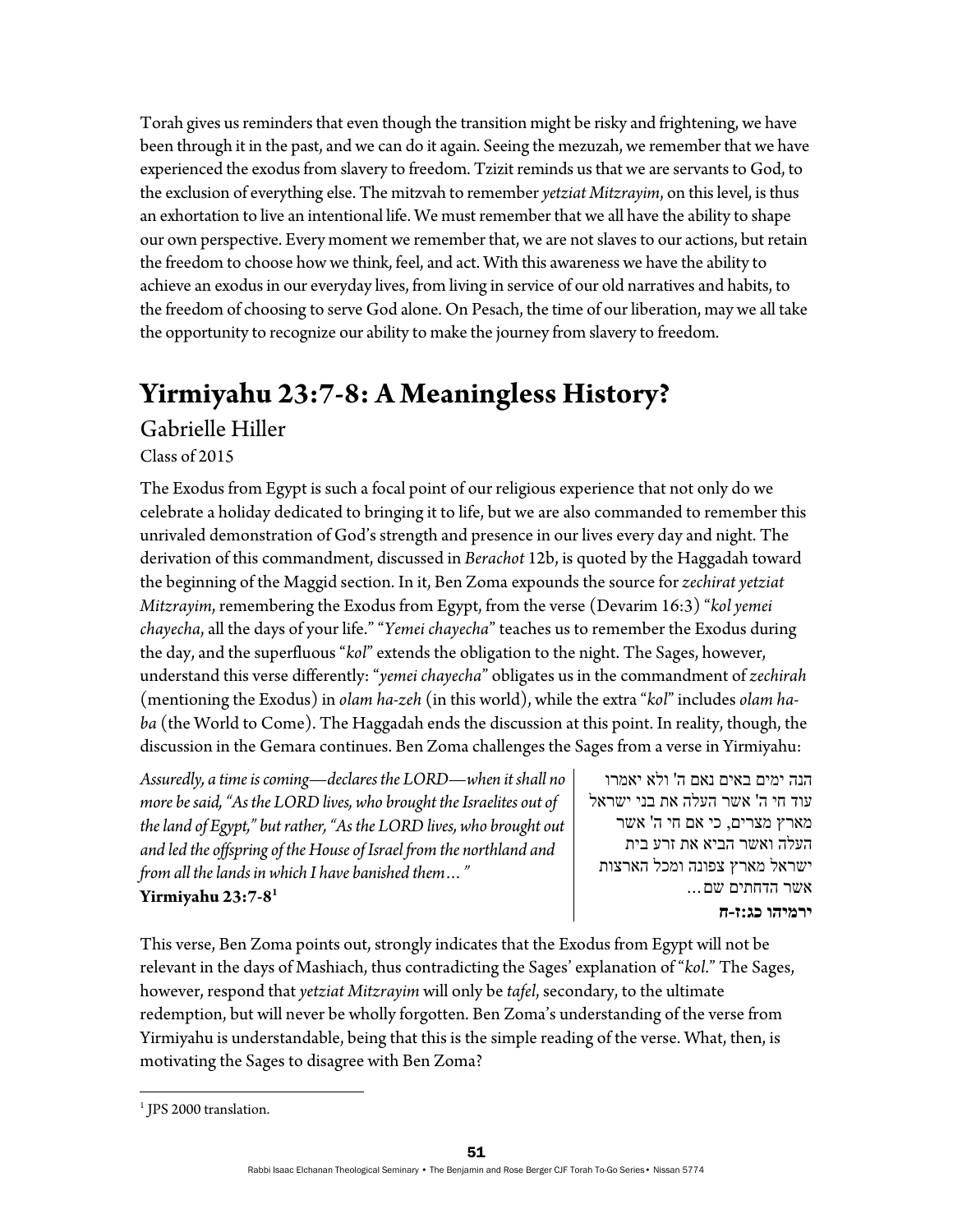Author Eric Weiner indirectly sheds light on this question in his book, *The Geography of Bliss: One Grump's Search for the Happiest Places in the World*. In his pursuit to uncover the causes of happiness, Weiner relates, "I had asked a Swiss man what the glue was that held his country together, given the linguistic, if not ethnic, diversity. Without hesitation he answered: history. Can history really do that? Is it that powerful?"2 Perhaps, through their explanation of the verse in Yirmiyahu, the Sages are answering Weiner's question with a resounding "yes." As demonstrated by the numerous references to it in Tanach, *yetziat Mitzrayim* is central to our history as a nation. It represents both God's mighty hand and the beginning of our journey to receive the Torah and enter the Land of Israel. Pesach, which serves as a concentrated period of time to focus on this event, embodies *yetziat Mitzrayim*'s foundational historic importance to the Jewish nation. This may be what inhibits the Sages from foreseeing a time when the Exodus would be forgotten, as Ben Zoma did. Such a central moment in our national history can never be discarded, lest we, as a nation, lose the elements that unite us.

And yet, the importance of the message of the verse in Yirmiyahu, with its vision of a greater future, cannot be underestimated. History is important, but it is not enough. The Jewish people in the days of Yirmiyahu knew their history, but it had no significant relevance to them. It did not motivate them to strive for a higher spiritual level, a closer relationship with God. Aware of this danger, Rabbi Samson Rafael Hirsch relates a novel approach to Shemot 13:8, which instructs parents to educate their children about the Exodus. He warns that dryly relaying our history and laws is insufficient. Instead, parents must act as living role models, instilling in their children a true understanding of their obligations and inspiring them to excitedly embrace their lives as Jews. In this way, we can avoid the dangers that ensnared the people in the days of Yirmiyahu. Only if we convey to future generations that our history is meant to motivate us to strive to even greater heights, that *yetziat Mitzrayim* is just the beginning of our journey to an even greater redemption, can we successfully fulfill the message of Yirmiyahu.

If this actually is the message of the verse, however, one would think it would be a necessary point to highlight in the Haggadah. Why, then, was the argument between Ben Zoma and the Sages cut short? In his commentary to the Haggadah, Rav Shlomo Aviner quotes a comment of Maharal that hints to an answer to this question.3 Maharal explains that, ultimately, the first redemption, *yetziat Mitzrayim*, is the reason for the final redemption. Already at the time of *yetziat Mitzrayim*, the Jewish people possessed the potential to reach the higher spiritual level that would make them worthy of the future redemption. Only when that potential is acted upon will they merit the coming of Mashiach. Thus, while it is necessary to focus on the future—and indeed, references, like *le-shanah ha-ba'ah be-Yerushalyim ha-benuyah*, are made in the Haggadah, ultimately, we must use the seder night as an opportunity to completely focus on *yetziat Mitzrayim*. We need to discuss, examine, and unlock the hidden potential of *yetziat Mitzrayim* waiting to be used. *Be-chol dor va-dor chayav adam lir'ot et atzmo ke-ilu hu yatza me-Mitzrayim*, in every generation, a person

<sup>2</sup> Eric Weiner, *The Geography of Bliss: One Grump's Search for the Happiest Places in the World* (New York: Hachette Book Group USA, 2008), 108.

<sup>3</sup> Rav Shlomo Aviner, *Haggadah shel Pesach* (Bet El: Sifriyat Chavah, 2001), 34.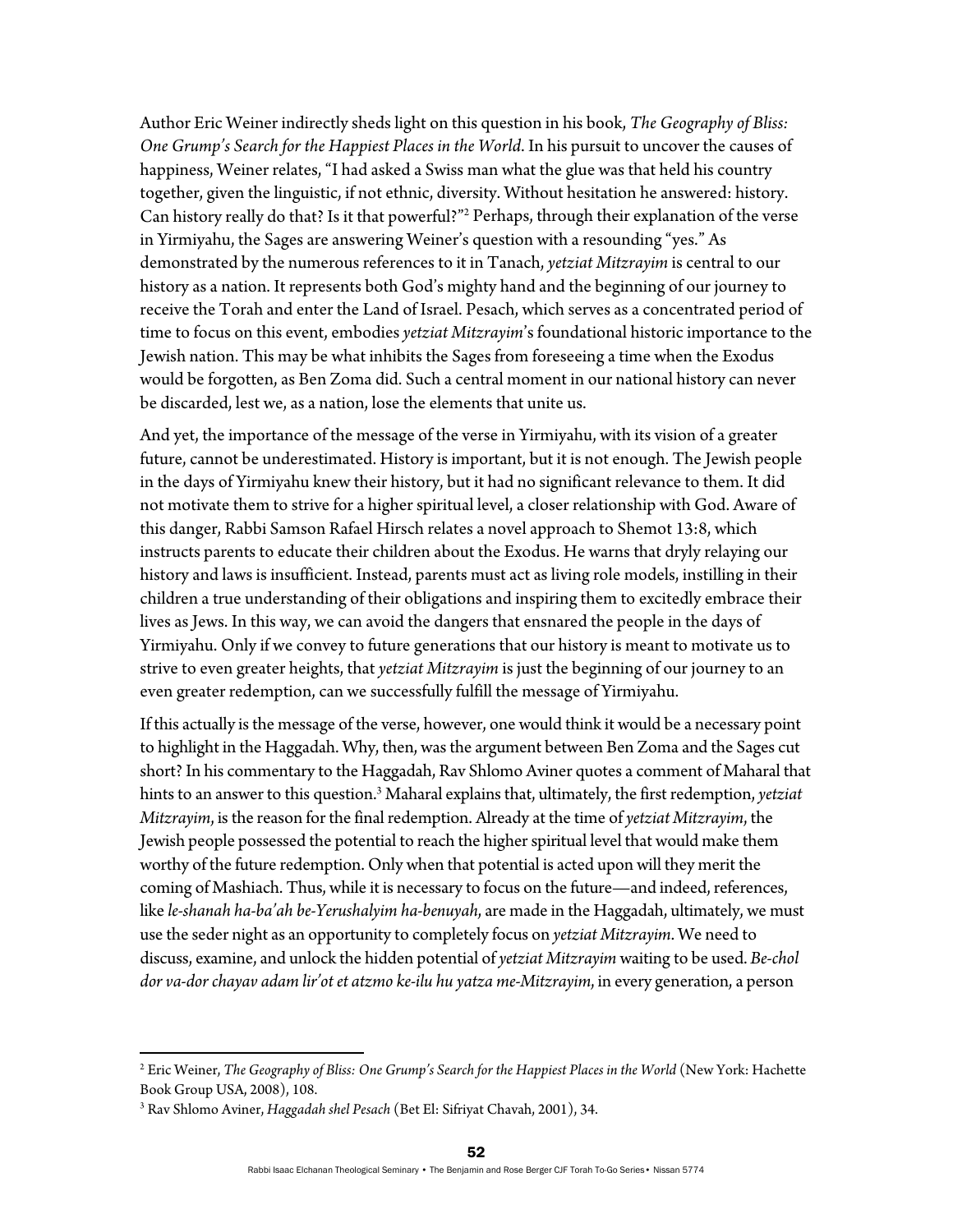must see himself as if he left Egypt. Hopefully this year, we can truly tap into the potential of *yetziat Mitzrayim* in order to reach our true and ultimate redemption.

## **Yehoshua 24:1-28: A Lesson in Chosenness**

Davida Kollmar

Class of 2015

The story of y*etziat Mitzrayim* in Maggid begins with a brief description of the roots of the Jewish family. These pesukim, excerpted from the last perek of Sefer Yehoshua, feature Yehoshua's final speech to the Jewish people before his death, when he gathers the Jews to Shechem and reestablishes the covenant between them and Hashem. Yehoshua begins by describing the early history of the Jews. Terach was the father of Avraham and Nachor, and worshipped *avodah zarah*. Avraham was chosen and brought to the Land of Israel, where Yitzchak was born to him. Yaakov and Eisav were then born to Yitzchak; Eisav was given Mt. Seir, and Yaakov and his family went to Egypt. Yehoshua continues with a description of the salvation from Egypt and the conquest of the Land of Israel. He then tells the people that they could either remove their foreign gods and serve Hashem or worship the foreign gods of their ancestors, but that he himself was going to serve Hashem. The people respond that they would continue to serve Hashem, because He was the one who took them out of Egypt and brought them to Israel. Yehoshua reminds the Jews of the consequences of choosing to serve Hashem, but the Jews are adamant. They then renew the covenant, which Yehoshua writes down in a "book of Hashem's Torah," and then Yehoshua puts up a stone as a monument and sends the people home.

Among the many questions that can be asked on this perek, there are two that stand out in connection to the seder:

- 1. Why does Yehoshua start his story with Terach? Why not begin at a later point in time, such as the actual descent to Egypt? This question is highlighted by the fact that the Jews do not reference this part of their history in their declaration that they will serve Hashem.
- 2. Of Yehoshua's whole speech, why does the Haggadah quote specifically this part?

The first of these questions is addressed by *Metzudat David*, Alshich, and Malbim.

*Metzudat David* says that these pesukim emphasize the kindness that Hashem provided to the Jewish people. Although the Jews had humble beginnings, starting out as idol worshippers, Hashem, in His kindness, brought Avraham to the Land of Israel to remove him from that path.

Alshich explains that these pesukim are about how Avraham was chosen as the start of the Jewish people. Although the Jews technically descended from Terach, the fact that he served idols and we do not, highlights the fact that our true spiritual ancestry begins at Avraham.

Unlike *Metzudat David* and Alshich, Malbim does not explain these pesukim as a contrast between the current Am Yisrael and the idol worshipping forefathers they left behind. Rather, he focuses on the way the pesukim highlight the process necessary for the Jews to develop into the nation they became. He explains that until the time of Avraham, only a select few people were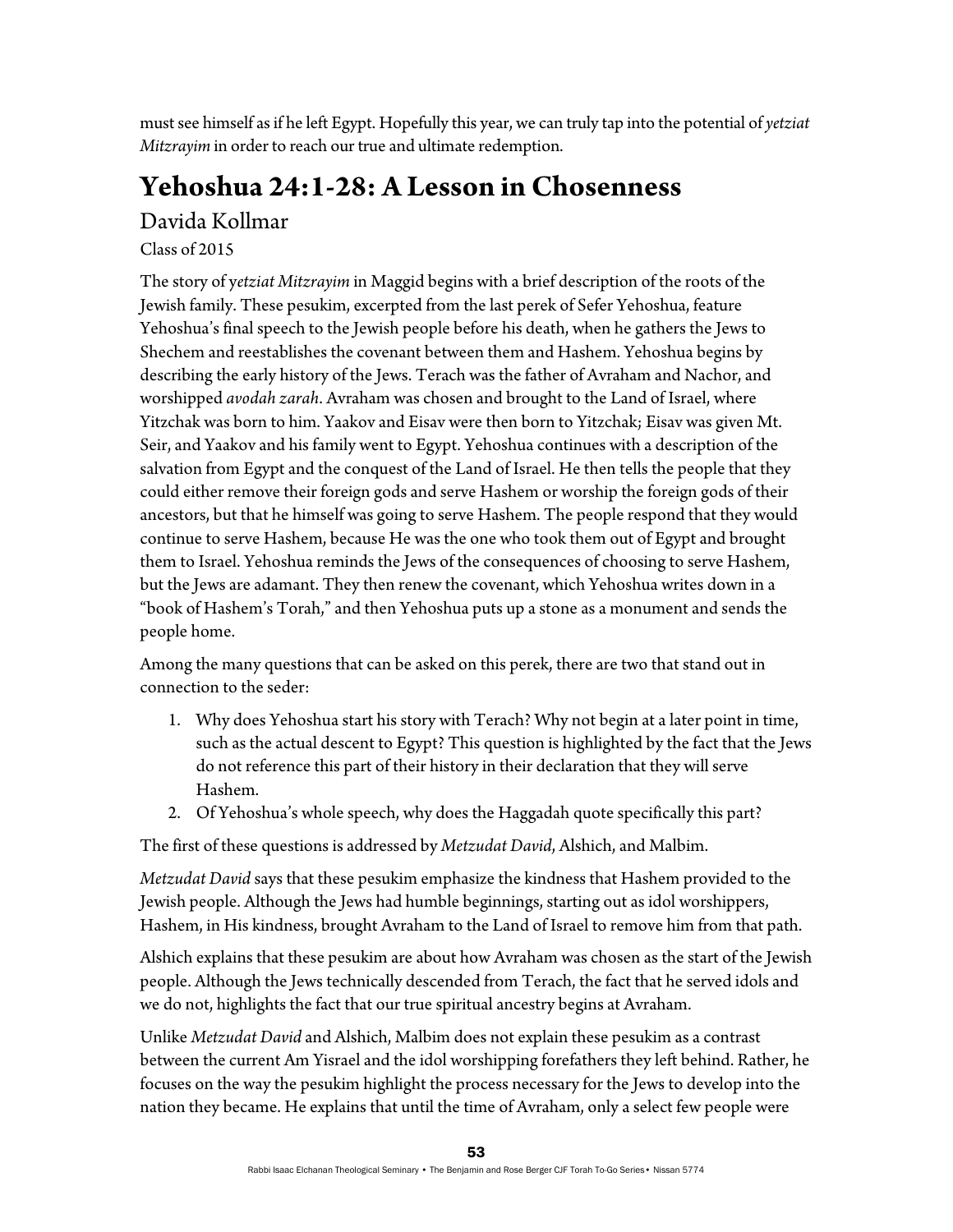Godly people, yet there was a necessity for the Jews to develop into a Godly nation of 70. There were three reasons why the Jews were not yet worthy: their location, their ancestry, and their lack of preparedness to serve Hashem. The pesukim describe the process to lose each of these negative attributes. Avraham was sent to Israel, so their place changed. Avraham then had only some descendants who were chosen, in the process weeding out the negative traits which were found among his ancestors. Finally, the descent to Egypt gave the Jews a chance to become accustomed to serving Hashem.

What these three interpretations have in common is that they highlight the chosenness of the Jewish people. In the *Metzudat David*'s read, Hashem's special kindness to the Jews signifies that He chose them to be His people, and Avraham to be the one to start them on that path. Alshich also highlights the chosenness of Avraham. The Malbim, by explaining the process needed for the development of the Jewish people, is explaining how Hashem developed the Jewish people so that they would be ready to be chosen on a national level.

This discussion of chosenness is fitting for the renewal of the treaty between the Jewish people and Hashem. Hashem has chosen us even before we became a nation, and so it is proper for us to choose him in return. This also explains why Yehoshua mentioned a choice of serving Hashem or other gods—choosing Him is not a choice if there are no alternatives.

It is also understandable why this section is mentioned in the Haggadah of Pesach. On Pesach, we are celebrating the Exodus from Egypt. Because of our focus on *yetziat Mitzrayim*, when we were already a large group of people, we may think that this marks the point that Hashem chose us. Starting Maggid from here reminds us that in fact, the start of our journey began much earlier. It was because Hashem chose us that we were able to become a nation, and we continue to renew our commitment to Him to this day.

## **Psalms 114: 1-3: The day that gave us Hallel**

#### Kaitlyn Schlusselberg Class of 2014

*Hallel Ha'Mitzri*, colloquially referred to as "Hallel," is a compilation of Psalms 113-118. Typically, we recite Hallel on holidays and Rosh Chodesh, between Shacharit and Mussaf, either in its full or abridged form. However, when it comes to Pesach, Hallel takes on a whole new persona, as it is recited at night as an integral part of the Haggadah. Some communities even have the *minhag* (custom) to communally recite Hallel after Maariv. What is it about the intersection between Pesach and Hallel that creates a divergence from the normally prescribed time to say Hallel? Another unique aspect of the Hallel/Pesach relationship is that while most of the pesukim of Hallel extol Hashem, Psalm 114 begins with "*B'tzeit Yisrael mi'Mitzrayim*" when Bnai Yisrael left Egypt—and then continues on and references *kriyat Yam Suf* (splitting of the Red Sea). Why are *yetziyat Mitzrayim* (the Exodus) and *kriyat Yam Suf* mentioned in the middle of Hallel, when no other specific miracles are mentioned?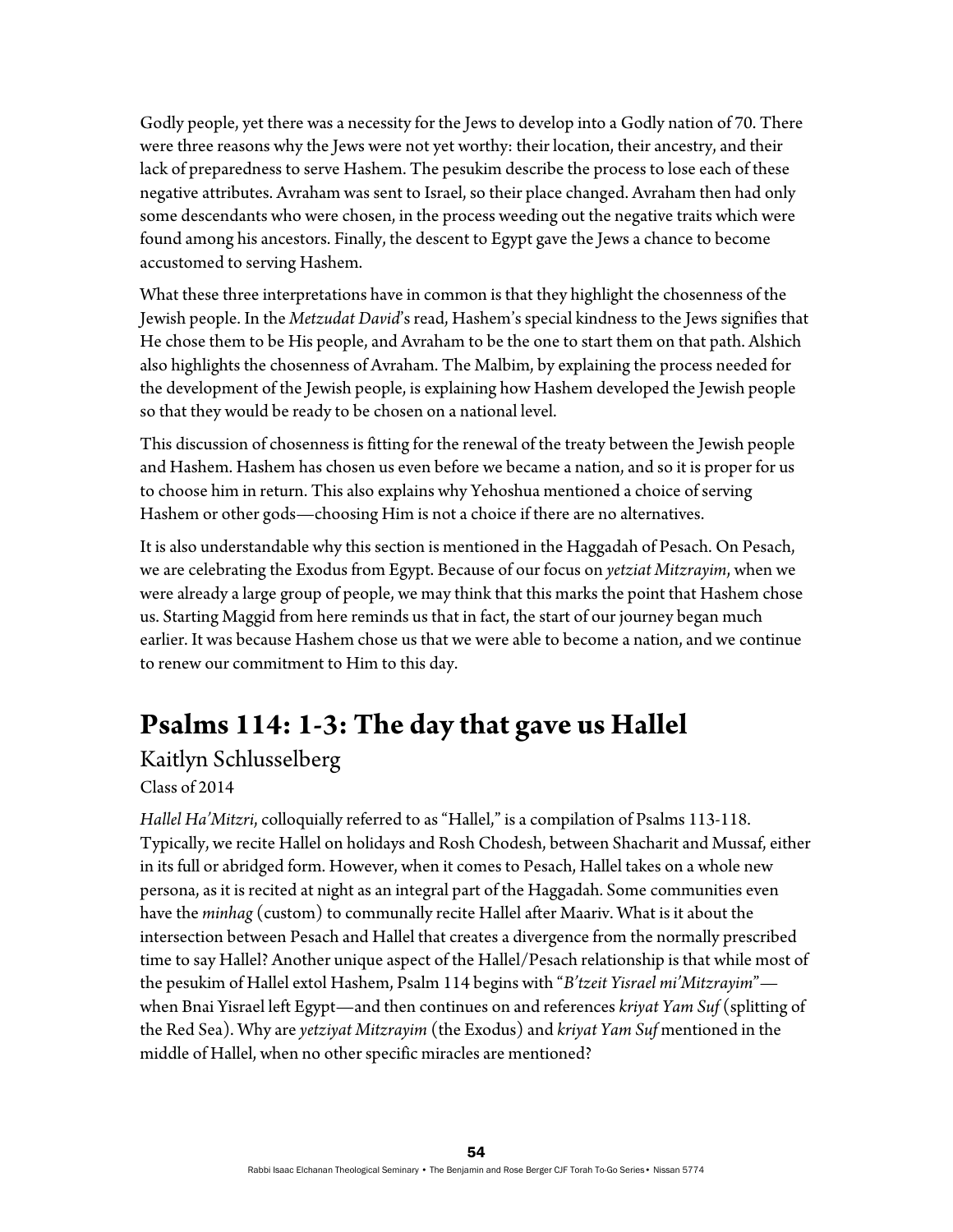The Rambam in *Hilchot Chanuka* (3:6) digresses slightly from teaching the laws of Chanuka to briefly discuss Hallel and enumerate the days on which it is said. The *Magid Mishne* there, analyzes whether Hallel is a biblical or rabbinic commandment, and notes the different reasons we say Hallel. On holidays that contain an added *kedushat hayom* (sanctity of the day), there is a rabbinic requirement to incorporate Hallel into our tefilah due to the inherent *kedusha* of the day. However, there is a biblical requirement to recite Hallel after a person witnesses or experiences a miracle. This Hallel is more of a personal recognition of, and demonstration of thanks to G-d.

This comment of the *Magid Mishne* can shed some light onto the distinctive nature of Hallel on Pesach night. Like all other holidays, Pesach is a *moed* and Hallel would therefore be included as part of the morning tefilah. The first night of Pesach, however, ushers in an added dimension. Not only are we celebrating the sanctity of the day, we are also reliving *yetziat Mitzrayim—*our Exodus from Egypt and transformation from slaves to free men as G-d's nation. The Mishna in *Pesachim* (10:5) mentions that every year each person is required to feel like he himself left Egypt. While every day we have the obligation of *zechirat yetziyat Mitzrayim* (recalling the Exodus), on Peach night we have a special requirement of *sippur yetziyat Mitzrayim*. The mitzvah of *sippur yetziyat Mitzrayim* is to discuss and mention at length all that happened in Egypt and our nation's miraculous exit. This helps to explain the requirement to recite Hallel at the seder. At the seder we do not merely mention the Exodus in passing, we need to completely relive it ourselves. Once we accomplish that through the recitation of Magid at the seder, we break out in song and praise G-d for allowing us to leave Egypt and become free men. We can see this from the continuation of the Mishna in *Pesachim* 10:5. After mentioning that we need to experience the redemption ourselves, the Mishna continues by saying that "we are required to praise, glorify, exalt […] to the One who did all these miracles for us and our forefathers." [This idea was developed by Rabbi Yosef D. Soloveitchik and is quoted in *Harerei Kedem* Vol. II no. 101.] The Hallel of the seder accomplishes both the "*sippur*" and the "*zechira*" obligations of the night. By singing songs of praise to G-d we are reliving the feelings of appreciation and jubilation for the Exodus, but by mentioning "*b'tzeit Yisrael m'Mitzrayim*" —we also fullfill the *zechira* aspect by mentioning it.

The Gemara in *Pesachim* (117a) discusses who authored Hallel and who inaugurally recited it. One possibility the Gemara entertains is that after *kriyat Yam Suf,* Moshe and Bnai Yisrael broke out in Hallel, making them both the authors of Hallel and the first ones to have said it. Although this suggestion would conflict the presumption that David HaMelech (who lived many years after the Exodus) wrote Hallel, it would explain the reference within Hallel to the Exodus. When composing a prayer to be said for generations to commemorate miracles, it only makes sense to include the first and most significant miraculous phenomenon that ever occurred in Bnai Yisrael's history.

When we say Hallel at the seder night, it should cause us to pause and take notice. We must understand why exactly we are singing songs of praise for G-d, especially at this specific moment of the seder. We should take stock of all the miracles we have enumerated up until this point in the Haggadah and realize that this demands our recognition and appreciation. While saying the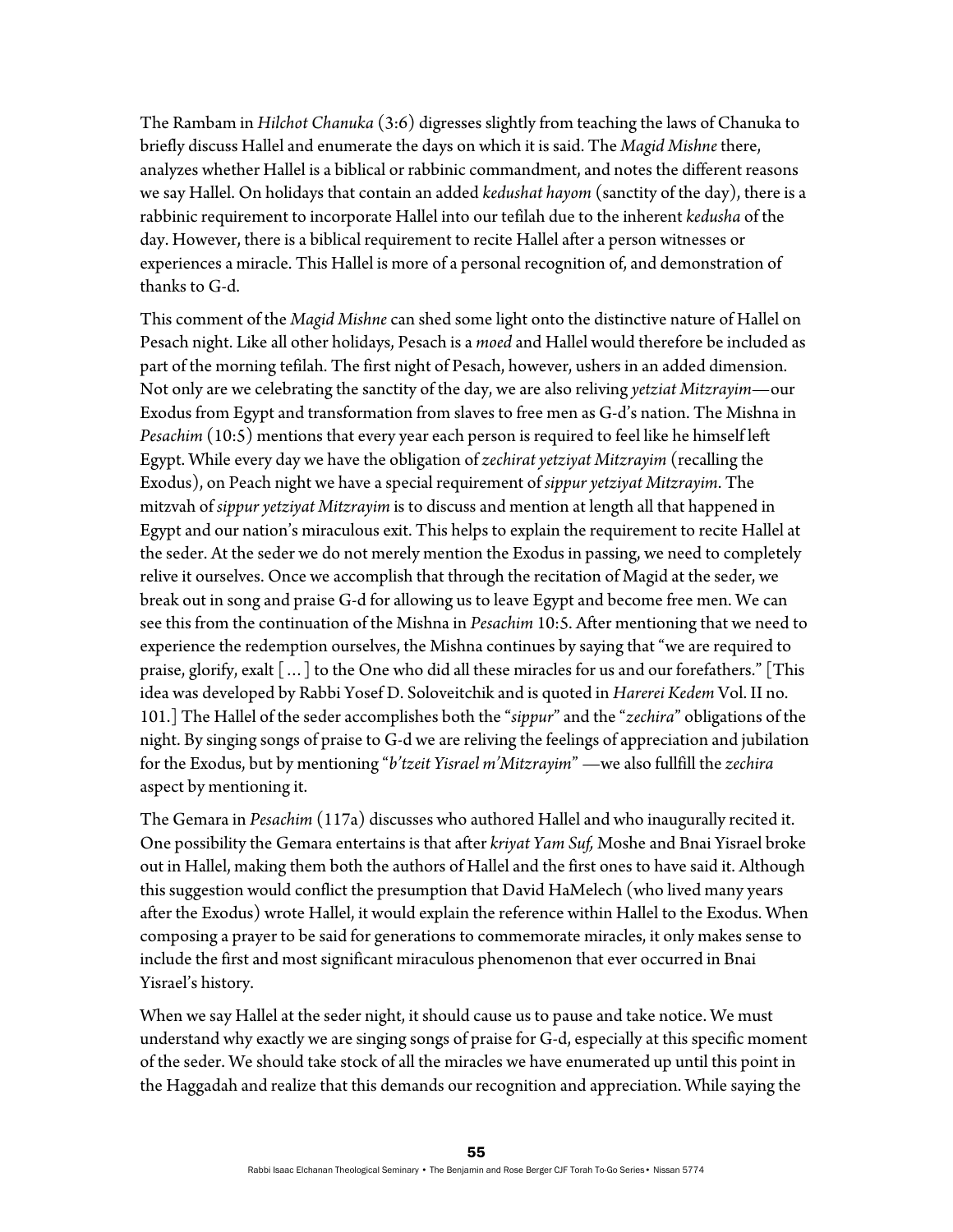words of the Hallel, we should specifically focus on the internal reference of "*b'tzeit yisrael m'Mitzrayim*" and recognize that with this we are not only fulfilling the commandments of *zecher l'yetziyat Mitzrayim* and *sippur yetziyat Mitzrayim*, but that we are connecting to the first moment in our nation's history that necessitated the *shira* (song) of Hallel.

# *Mikra Bikkurim***: Lessons from the Maggid's Source for the Exodus Story**

Mitzi Steiner Class of 2014

On Passover night, one might expect that the book of Shemot, which details the journey of the Israelites from bondage to divine redemption, would play a central role in the telling of the Exodus story. Instead, however, the text expounded upon during Maggid is a recap of these events from "*mikra bikkurim*" (Devarim 26:5-9), the proclamation made by bearers of first fruits in the Temple. While one could argue that the selection of *mikra bikkurim* was made for practical reasons, noting that the passage describes in five sentences what spans several chapters in Shemot, I wish to argue that the purpose of this selection is not simply a matter of brevity; rather, it reflects deeply on the purpose of Passover night itself.

One similarity between *mikra bikkurim* and our experience on Passover night is the act of *retelling*. Unlike the generation described in Shemot, which lived through slavery and redemption, the Israelites bringing first fruits knew of those miraculous events only secondhand. Yet, despite this historical distance, subsequent generations were guided to consciously engage the narrative of their history through the proclamation of *mikra bikkurim*.

On Passover night, we too seek to personalize crucial events of generations past. Indeed, the Mishnah *Pesachim* (10:5) dictates that in every generation one must see oneself as if he or she personally left Egypt. Famously, Rambam (*Hilchot Chametz' U'Matzah* 7:6) translates the word "*lirot"* —to see—into *"li'harot"* —to present oneself, as though he or she experienced the Exodus. Thus, *mikra bikkurim* reminds us of the need to integrate ourselves into our nation's past and to internalize its lessons.

A further parallel between *mikra bikkurim* and the process of Passover night is the element of generational continuity. Since those reciting *mikra bikkurim* would not have lived through the actual Exodus, they actively connected themselves to the tale of their forefathers by beginning their proclamation with "*Arami oved avi"* —*my father was a wandering Aramean.* 

Similarly, on Passover night, the focus is not solely on stating a historical narrative or on establishing a personal relationship to it, but also on passing on a legacy to the next generation. Indeed, the Torah repeats the injunction to transmit the Exodus story to our children four times. Interestingly, the act of passing on the Exodus story was deemed so critical to the divine plan, that Hashem stated it explicitly as a purpose of His actions, even before the Exodus took place. As Hashem tells Moshe, the wonders of the Exodus are (Shemot 10:1-2) *"li'maan"*—*so that* we should tell *bincha u'ben bincha*—*your children and your children's children* of Hashem's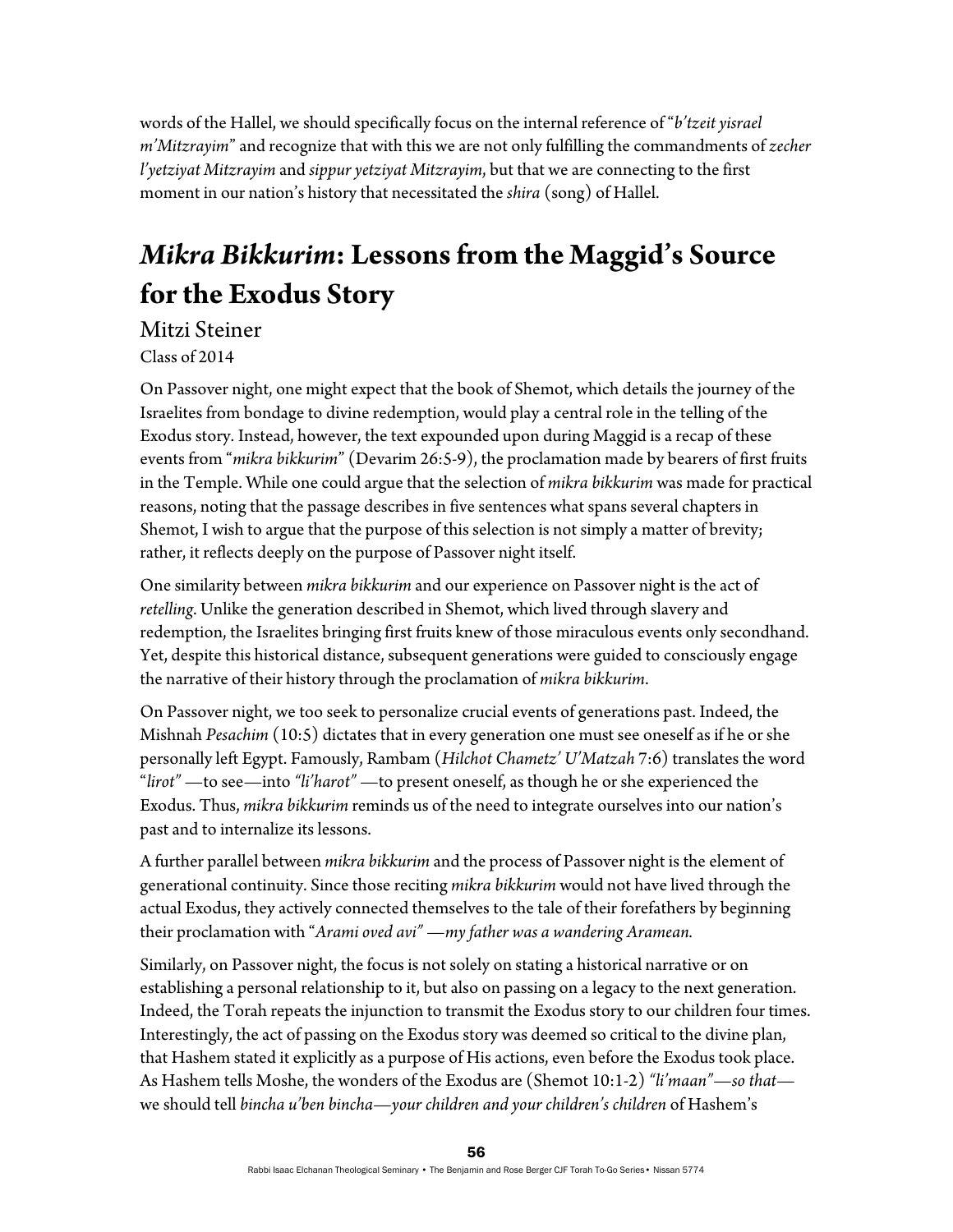greatness that was witnessed in Egypt. In this way, *mikra bikkurim* highlights a primary purpose of recounting the Exodus story – to connect the next generation to the story of our national redemption.

Beyond modeling the way in which we should transmit the Passover story, *mikra bikkurim* hints to us the instinctive response that the retelling of the miracles of Exodus is supposed to elicit that of abundant praise and gratitude to Hashem. The mitzvah of *mikra bikkurim*, as Rambam writes in *Sefer Ha'Mitzvot* (*Mitzvat Aseh* 132), is not simply to tell the story of how Hashem saved us from the brutality of Egypt, but to be actively grateful for all of the goodness that He has granted us by means of our redemption and subsequent nationhood.

Similarly, the Rambam writes in *Sefer Ha'Mitzvot* (*Mitzvat Aseh* 157), that the mitzvah of reciting the Exodus story on Passover night is not just to recall our historic journey to freedom, but also to offer praise for the kindness Heshem has demonstrated by redeeming us. Thus, the reading of *mikra bikkurim* guides us to the ultimate goal of our recitation of the Exodus story to feel compelled to give thanks to Hashem for the kindnesses he bestowed on us and to burst forth in the songs of Hallel that follow.

A final reason why *mikra bikkurim* rightly serves as our central text on Passover night is that it highlights a crucial plot point which is missing from our modern Maggid—that of the arrival of the Jewish people to the Land of Israel. The text of *mikra bikkurim* culminates in a statement of gratitude for having been brought to the Land of Israel:

*And you brought us to this place and gave this land, a land flowing with milk and honey.*  **Devarim 26:9** 

ויְבְאֵנוּ אֶל הַמָּקוֹם הַזֶּה וַיִּתָּן לְנוּ אֶת הָאָרֶץ הַזֹּאת אֶרֶץ זַבַת חָלַב וּדְבַשׁ. **דברים כו:ט**

Despite the fact that this declaration would have served as the climax of *mikra bikkurim*, our Haggadah texts stop short of this sentence. This glaring omission forces us to grapple with the discomfort that we no longer have the ability to celebrate Passover in all of its grandeur, with the Paschal lamb and Temple services that were once its central components. As a result, the Maggid of our Haggadah keeps us yearning, longing for a time when we will be able to celebrate not only our Exodus from Egypt, but also our return as a people to our Jewish homeland.

# **Ezekiel 16: The Bloods of Redemption**

#### Aviva Sterman

Class of 2015, Jewish Learning Initiative on Campus Fellow at Princeton University

In chapter 16 of Ezekiel, the prophet presents a provocative metaphor for the relationship between the Jewish people and G-d in an effort to highlight the treacherous behavior of the nation. The metaphor begins with G-d finding a newborn girl who has been abandoned, and is covered with the blood of her birth. G-d tells the baby, "Live in your blood; live in your blood. (בדמיך היי, בדמיך היי)" He causes her to physically mature, she remains naked, and she becomes beautiful. He then "clothes" (marries) her and enters into a covenant with her, finally washing away her blood. After He showers her with gifts, she betrays Him by committing adultery. The Israelites have betrayed G-d in a similar fashion.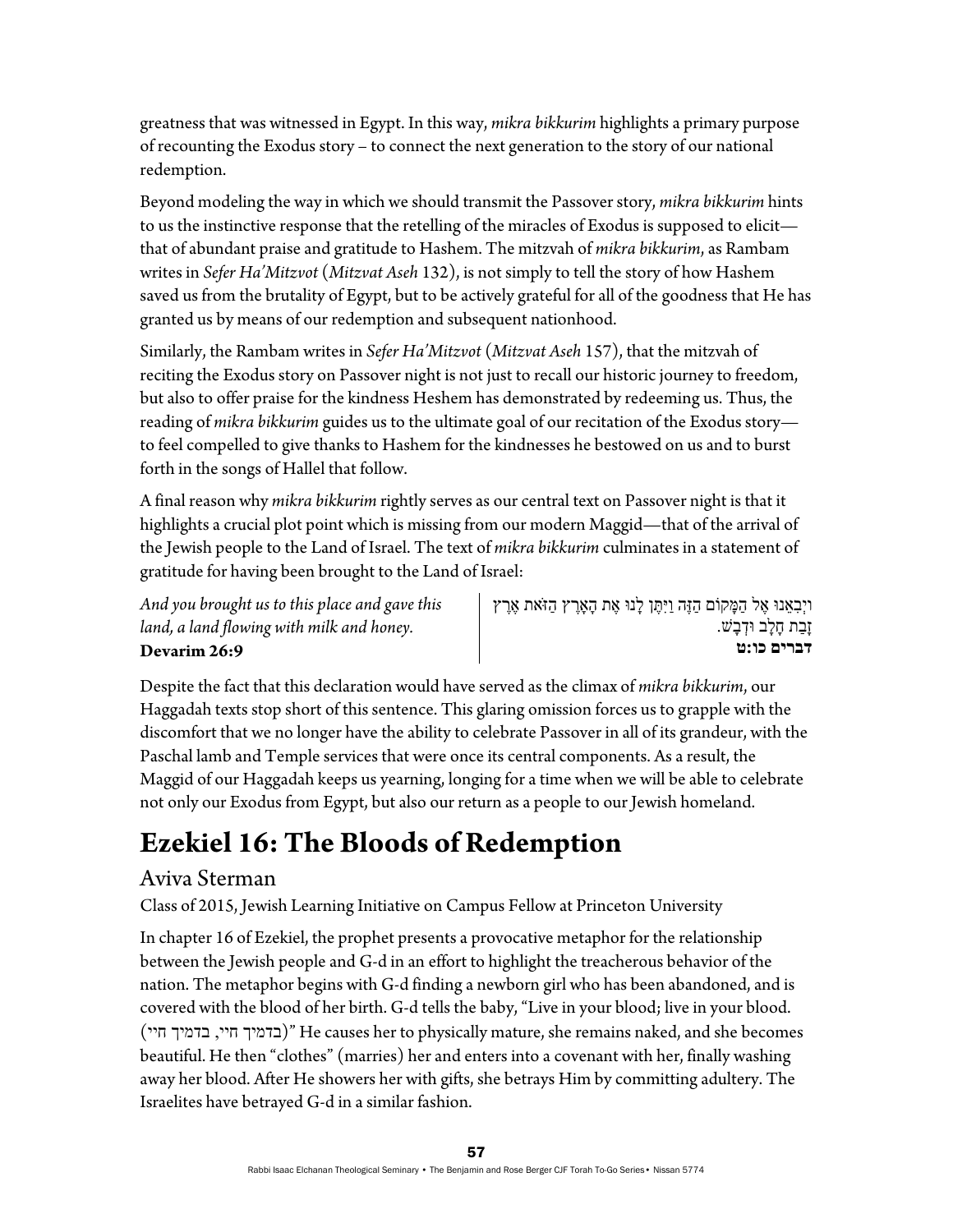In the context of the metaphor, the blood left on the baby symbolizes the pain of the birthing process and is understood by many medieval commentators as symbolizing the hardship of the slavery in Egypt. The Midrash, however, in *Shemot Rabba* (17:3), and a parallel Midrash cited by Rashi (Ex. 12:6), explain the symbolism of the blood, as well as the doubling of the phrase, "Live in your blood" as follows: G-d saw that the Jews were "naked" of mitzvot and gives them two blood-related mitzvot, *brit milah* and the *korban Pesach*, as a way for them to accrue merit. What in the text prompts the authors of the Midrash to make this claim?

Looking at the metaphor story itself, what motivates G-d to invest in and marry this woman? There are two possibilities. G-d may have been moved to take care of this helpless baby out of mercy. The infant has no hope to live if not taken care of. In fact, the Talmud (*Shabbat* 129b) learns from these verses which activities are permissible on Shabbat in order to ensure a newborn's survival. The second possible reason is that the woman is beautiful. While G-d helps the baby grow before it has become beautiful, investing effort into the baby for other reasons, what ultimately causes the commitment of marriage may be the woman's beauty.

What exactly does G-d mean when he tells the baby to "live in her blood"? Radak explains that G-d is encouraging the baby, by telling her that despite her challenges, (namely the slavery of Egypt), she should persevere. However, as Rabbi Alex Israel<sup>4</sup> points out, it is possible that the prefix "ב "does not mean *in*, but *through*. The phrase then means, "Live through your blood," i.e. live on account of, or because of, your blood.

This is why the Midrash believes that the Jewish people were redeemed because of two bloods. According to the Midrash, G-d redeemed the Jewish people at first only because of His promise to our forefathers, specifically Abraham, that He would take us out of the foreign land in which we were enslaved and bring us to Israel. Initially, this promise was the only motivation; the Jews themselves were in no way deserving of redemption. The Midrash believes that the Jews had completely assimilated into the surrounding pagan culture, and many Midrashim posit that the Jews were at the lowest levels of impurity. This initial motivation is symbolized in the Midrash by "*dam milah*," the blood of the covenant with Abraham. In its merit, the Jews were redeemed.

Though the Jews were lacking any of their own merit at first, they were commanded to bring a Passover offering while in Egypt. There is seemingly little reason for this commandment—G-d can easily pass over the Jews' homes without any markers and there is no other obvious reason for why this ritual must be done now, on the eve of their departure. The Midrash therefore posits that the commandment to eat the Paschal lamb, eat matza, and observe Passover is a way of enabling the Jews to have merits of their own to make them worthy of redemption. G-d essentially commands the Israelites to celebrate the Exodus before it happens, and tells them to eat unleavened bread, whose significance as a symbol of the hurried departure from Egypt is still pending. By performing these mitzvot, the Jews show G-d that they trust Him and are committed to following Him, further motivating G-d to commit Himself to the Jews as well and redeem them.

<sup>4</sup> http://www.alexisrael.org/#!pesach---blood-on-the-doorposts/c13a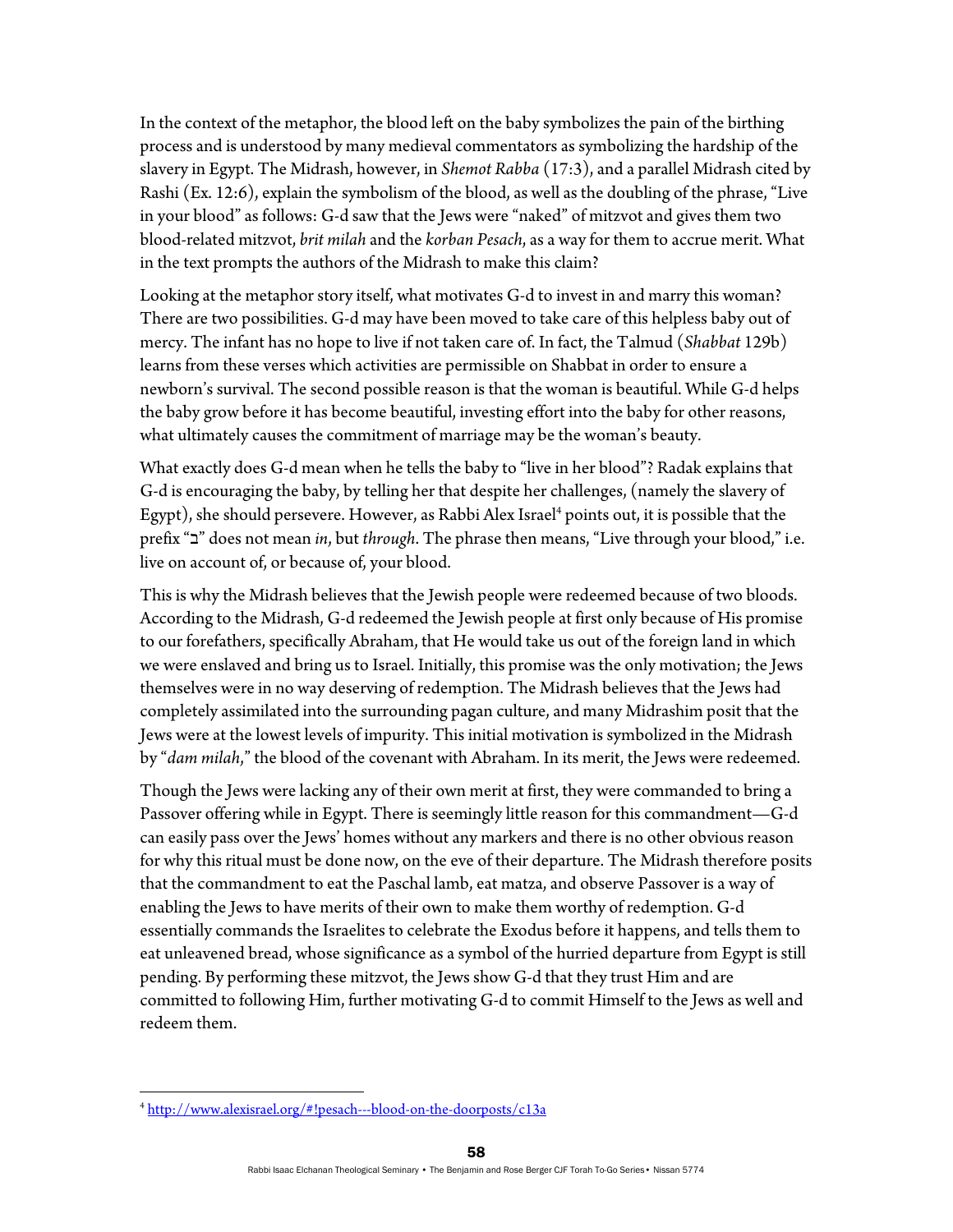It is now clear why the text from Ezekiel prompts the comments of the Midrash. The two reasons for the Exodus—originally G-d's promise to Abraham, followed by the display of commitment to G-d shown by the Israelites—align with the two reasons G-d saves and marries the abandoned child in Ezekiel. G-d was first compelled for a reason external to the baby (i.e. His mercy, paralleling G-d being bound by His promise) and was subsequently motivated because of something intrinsic to the woman (i.e. her beauty, paralleling the merit of the Jews).

This explanation resolves another issue in the text of Ezekiel. Why does G-d not wash off the blood of the childbirth until after the marriage? If washing off the blood symbolizes that the purpose of the blood has been fulfilled, the blood of circumcision cannot be "washed away" until G-d's promise to Abraham has been fulfilled, which occurs only after the Jews enter the Land of Israel. The blood of the Passover offering, which represented the one set of merits the Jews had to reflect their commitment to G-d, can be "washed away" once a full covenant is in motion, and Passover takes its place as only one of many mitzvot.

This Pesach let us remember the commitment that G-d has kept to the Jewish people and let us recommit ourselves to G-d in return.

## **Kings I 9:9 The Exodus from Egypt: An Active People**  Galit Wernick

Class of 2014

In the ninth perek of Kings I, the Exodus from Egypt is mentioned in reference to God's promise to Shlomo, subsequent to the completion of the building of the Beit Hamikdash. God tells Shlomo that if he should uphold the Torah and all its commandments, He will preserve the Davidic dynasty. However, if he or the Jewish people should fail to uphold the Torah, God will destroy the Temple and the Land of Israel, such that when other nations pass by, they will wonder to themselves why the Jewish people suffered such misfortune. Ultimately, they will conclude that such has happened to the people of Israel because they abandoned their God, who brought their ancestors out of Egypt. God specifically uses the Exodus from Egypt to demonstrate His close relationship to the Jewish people. Granted, the Exodus from Egypt is a defining feature of the Jewish people's relationship with God, but it would seem that God should have used the Torah as the singular defining feature of His relationship with the Jewish people. Ultimately, the fact that we, as the Jewish people, exclusively, were given the Torah is what makes us special; therefore, it seems odd that God chose to recount the Exodus from Egypt as the most salient feature of our relationship. This question becomes stronger given the fact that Amos, one of the later prophets, tells us (Amos 9:7) explicitly that we are not the only people who were redeemed by God. God also redeemed the Plishtim from Caphtor and Aram from Kir.

One explanation for God's decision to invoke the Exodus from Egypt is that in a sense, the Exodus from Egypt is itself an allusion to Matan Torah but with an important new perspective. Though God's decision to present the Jewish people with the Torah ultimately implies their active participation, namely their keeping of its commandments, the actual giving of the Torah and a reference to it implies a passive people, a people that simply received a document, possibly